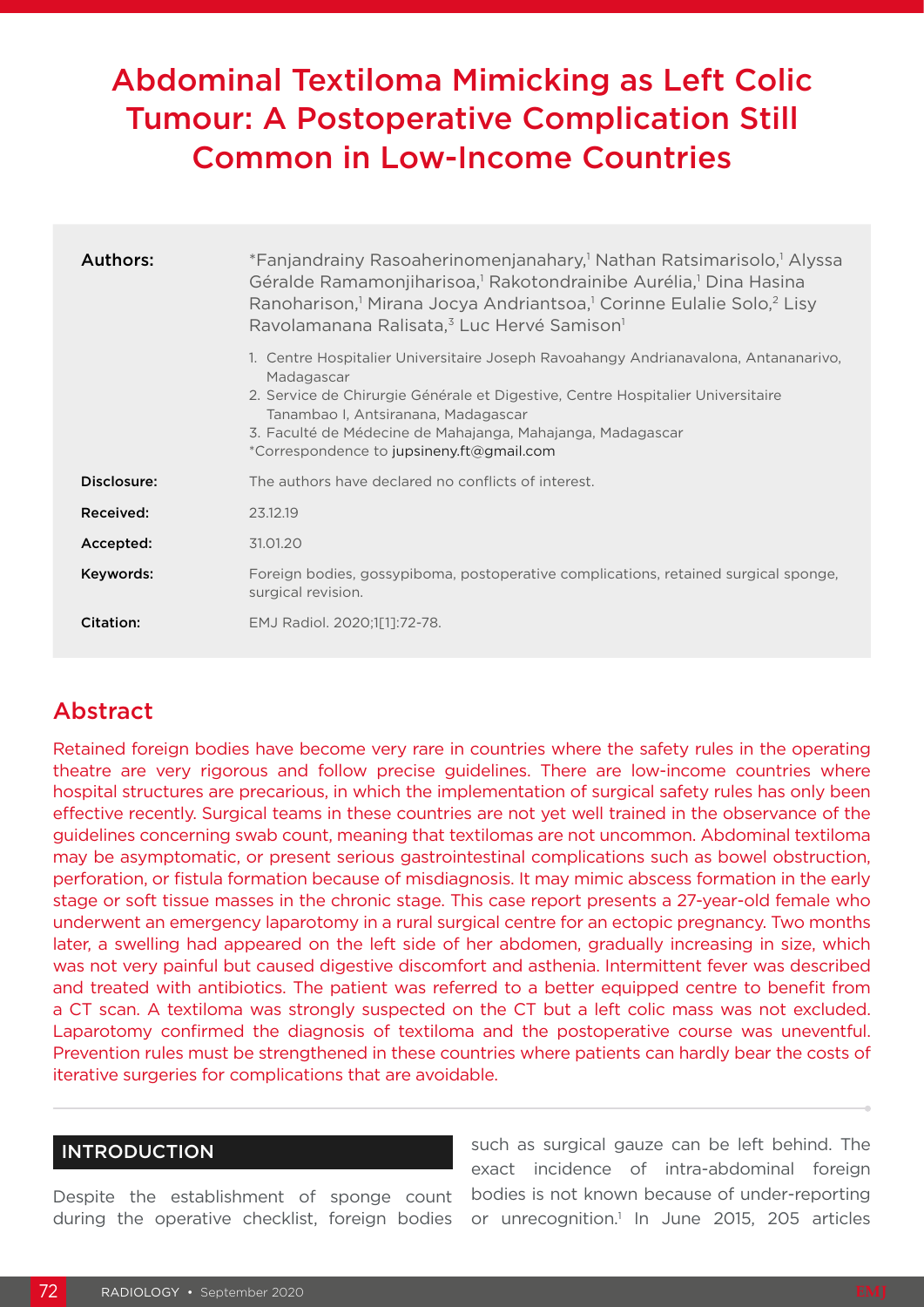on textilomas were collected by Mercier et al.<sup>2</sup> Depending on location within the peritoneal space, clinical symptomatology may vary from mild abdominal pain to serious complications such as bowel or visceral perforation, obstruction, fistula formation, or sepsis. $3$  The imaging appearance of textilomas is not widely known and they can be mistaken for a soft tissue tumour.4 In Madagascar, textiloma incidents are not uncommon. Operative checklists in operating theatres have only become systematic very recently. Given the poor working conditions and the lack of staff in the context of emergency surgery, some surgical teams do not follow the mandatory steps recommended by the guidelines from the Association of Perioperative Registered Nurses (AORN) regarding swab count.<sup>5</sup>

The authors describe a case of intra-abdominal textiloma mimicking a left colonic tumour, which appeared 2 months after an emergency laparotomy for ectopic pregnancy. The first operation was carried out in a rural surgical centre. Throughout the description of this case, a review of the literature concerning variations in the clinical and radiological presentation of textilomas is made. The authors would also like to emphasise the importance of swab counting, as per the guidelines, especially in low-income countries.

#### CASE REPORT

A 27-year-old female patient was referred to a visceral surgery ward in October 2018 because of abdominal swelling localised in the left quadrant of the abdomen, near the umbilicus. Two months previously, the patient had undergone an emergency laparotomy for ectopic pregnancy and became aware of a palpable abdominal mass on the left side of the abdomen, which become painful 1 month after an uneventful postoperative course. The mass increased in size and was associated with pain and intermittent fever. The patient also presented with asthenia, anorexia, and food vomiting in the late postprandial period, with moderate weight loss. There was no sign of intestinal obstruction and the patient was given oral painkillers and antibiotics each time she had a fever. No blood tests or imaging were performed to explore this postoperative mass in the hospital where the previous surgery was carried out. Because of the persistence of symptoms and a progressive deterioration of her general condition, the patient decided to seek an alternative centre for treatment. Physical examination revealed asymmetry of the abdomen with the left side being deformed by swelling. Inspection of the abdomen showed that the previous surgical approach was a transverse Pfannenstiel incision.



Figure 1: A) Axial and B) ultrasound sections showing an intraperitoneal, hyperechoic mass under the left hypochondrium with a posterior shadow cone.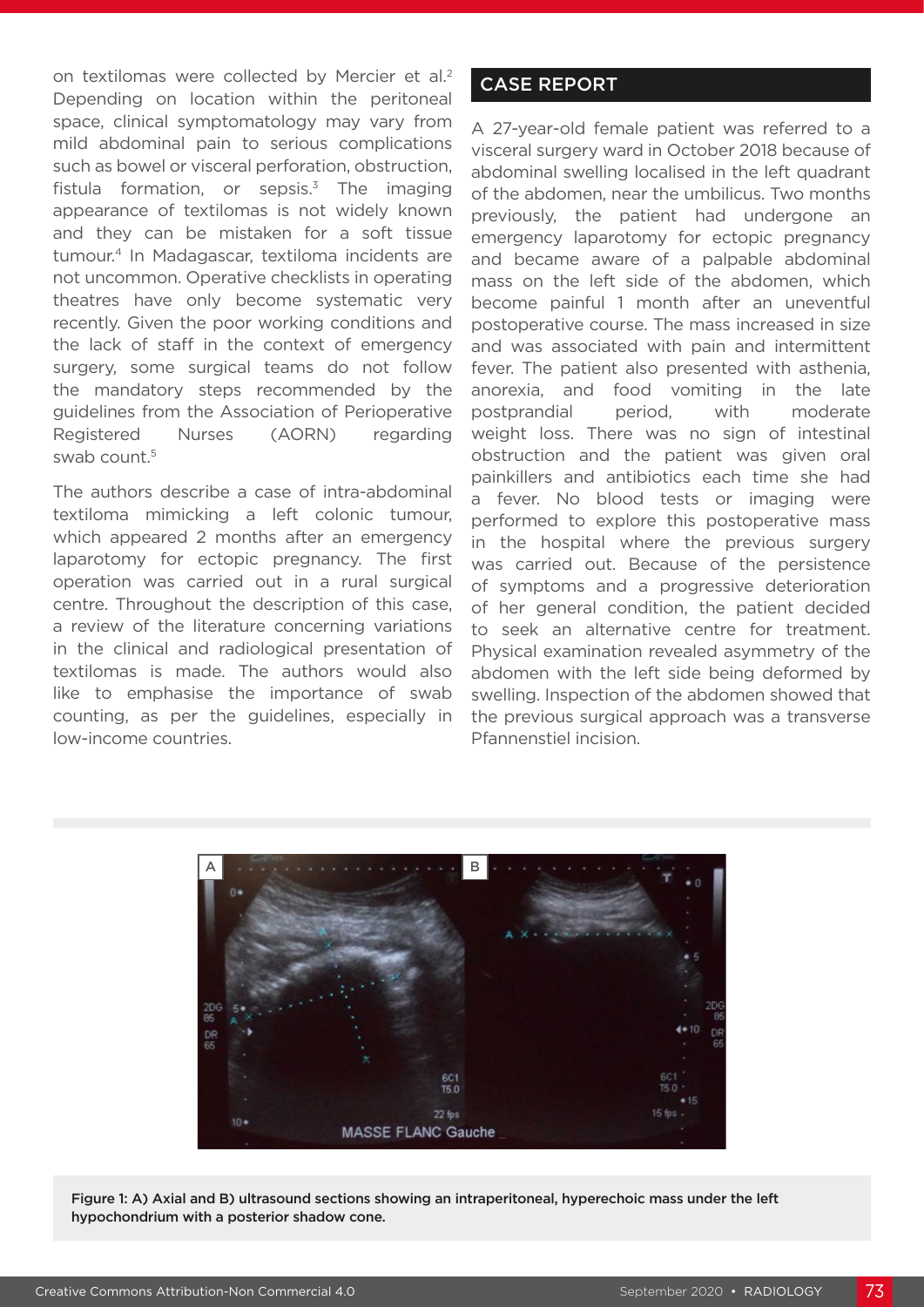

Figure 2: CT with intravenous contrast injection axial cut. Intraperitoneal heterogeneous hyperdense formation under the left hypochondrium with mixed component that did not enhance with intravenous contrast injection.



Figure 3: Opening of the mass with evacuation of purulent fluid, allowing extraction of a gauze sponge foreign body inadvertently left at the time of a previous surgical procedure, performed with a transverse Pfannenstiel incision.

The earlier operation was performed at another hospital and it was difficult to obtain sufficient information about the surgical procedure from the patient.

There was a marked tenderness in the whole abdomen. The day she arrived in the centre, she no longer had a fever. White blood cells were moderately raised to 12,000 /mm<sup>3</sup>. A plain film of the abdomen showed limited opacity in the projection of the left flank, with air-fluid levels wider than the height of the projection of the hypogastrium. The abdominal ultrasound revealed a large mass at the left flank and a

heterogeneous hyperechoic echostructure centred by gaseous structures with posterior shadow cones which measured up to 9 cm long, surrounded by infiltrated bowel (Figure 1). CT showed a left paracolic, well delineated, spontaneously hyperdense mass, which was not enhanced after injection of intravenous contrast. There was a fluid collection mixed with stercoral materials, with air-fluid level mimicking abscess formation inside a tumoural colonic mass adjacent to the left anterior abdominal wall (Figure 2). The descending and sigmoid colon were infiltrated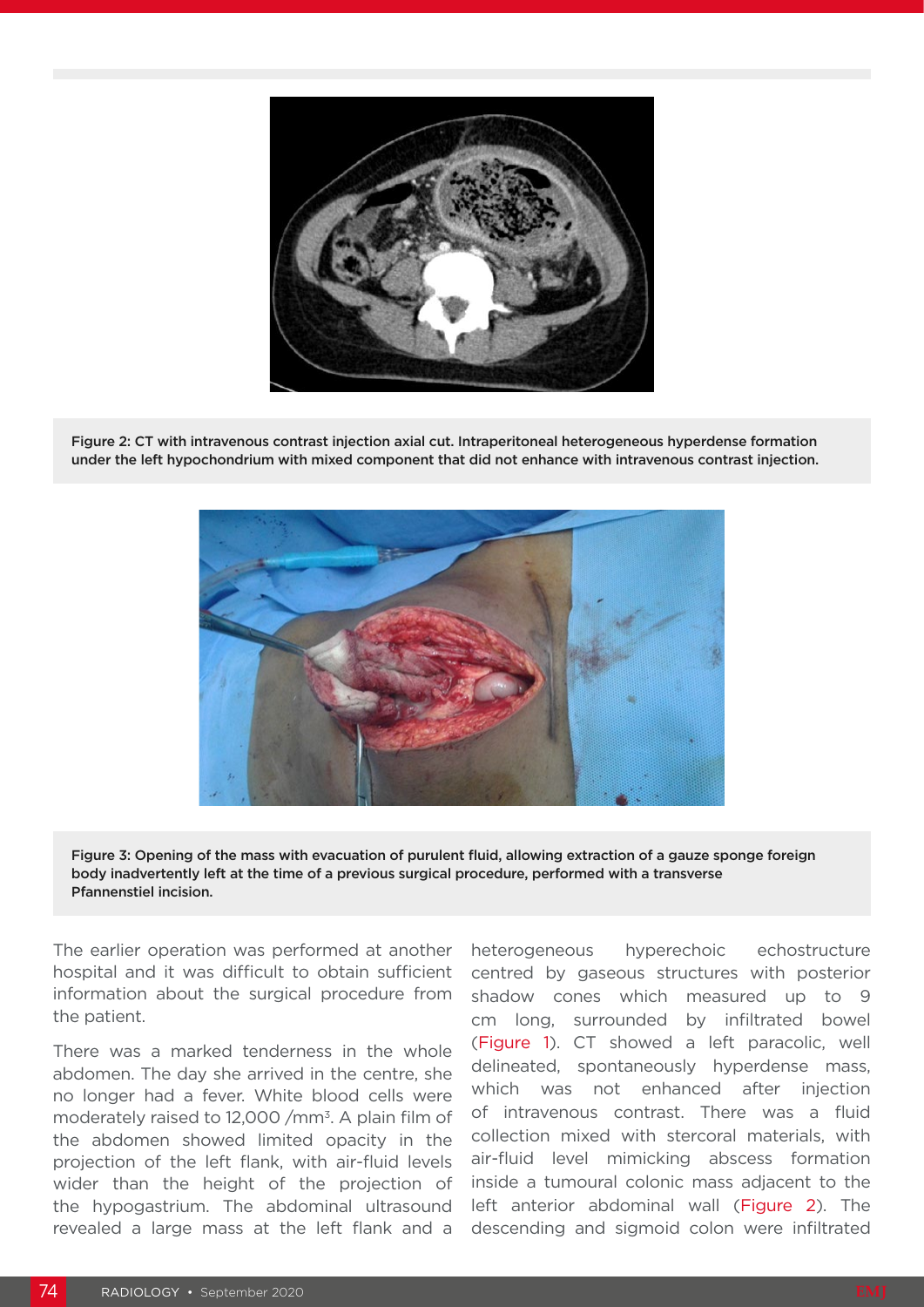with parietal thickening, associated with a low abundance of intraperitoneal liquid effusion. Gossypiboma was considered because of the recent surgical history, but a locally advanced colonic left tumour was not excluded because of the stercoral materials inside the mass. At laparotomy, a fluid containing mass adherent to the abdominal wall, strongly encrusted inside the sigmoid colon, was excised. After evacuation of approximately 400 mL of purulent fluid, a surgical sponge was successfully extracted (Figure 3), leaving a perforated colon on the anterior side. Abundant washing was performed. Because of the sepsis of the operative site, immediate end-to-end anastomosis of the colon was contraindicated. A temporary colostomy was made and the postoperative course was unremarkable; the patient was discharged on the seventh postoperative day.

#### **DISCUSSION**

Textiloma and gossypiboma are technical terms used to describe a mass of cotton matrix that is left behind in a body cavity during an operation. The term 'gossypiboma' is derived from the Latin word gossypium, meaning cotton, and the Swahili word boma, meaning place of concealment.6 The first case of a gossypiboma was reported by Wilson in 1884.<sup>7</sup> Areas of location within the body are variable. Although the most common site reported is the abdominal cavity, almost any cavity or surgical procedure may be involved. Other sites reported are the nose, tracheobronchial tree, breast, pancreas, pararenal space, vagina, femur, and spine.<sup>8,9</sup>

In 2015, Arikan and Kocakusa<sup>10</sup> described 14 textiloma cases, whose treatment procedures had been followed-up personally by them over a period of 27 years, almost the whole of their professional lives.10 Locations of textilomas in the patients included the abdominal cavity in seven cases, inguinal surgical wound in four, epigastric surgical wound in one, thyroidectomy lodge in one, and bilateral axillary cavities in one. The case reported here is one of the most commonly seen since it is an intra-abdominal textiloma in a Malagasy woman. The last case of textiloma reported by the Malagasy authors dates from 2017.<sup>11</sup> Cases of textiloma are not rare in Malagasy hospitals, but the cases reported are still few. In low-resource countries, poor working conditions

and non-observance of universal precaution, risk factors for the occurrence of textiloma, prevail in the operating theatre. In Madagascar before 2015 swab count was not performed systematically, but according to the surgeon's habits, however, all surgeons regardless of the socio-economic context of their place of practice should be aware of the importance of the guidelines regarding swab count in the operating room. Despite good performance of the counting protocols, incidents of retained sponges and instruments can sometimes occur.

With regard to clinical presentations and complaints, most intra-abdominal foreign bodies remain asymptomatic, and can be detected incidentally after many years. Adhesions and encapsulation are common features of gossypiboma and the lesion may present as a mass.12 Similarly, textiloma of the patient in this report was detected as a solid appearance at clinical examination and on CT 2 months after the initial surgery. Atay et al.<sup>12</sup> described the case of a 50-year-old female patient, previously operated on because of a pelvic pleomorphic sarcoma in an outside centre 3 months before admission.12 The textiloma was initially taken as a tumour recurrence in the case described by this author. In a paper published by Arikan and Kocakusak,10 reporting on 14 textiloma cases in a period of 27 years, the mean time interval until diagnosis was 14.48 (median: 5.50) months. Some authors have reported cases discovered several years after the initial surgery. The case of a 64-year-old female with a foreign body retained in the liver 39 years after a perihepatic gauze packing described by Xu et al.<sup>13</sup> represents the longest time for which a foreign body has been retained in the liver. Another Malagasy case concerning a 39-year-old female patient who underwent subtotal hysterectomy 7 years previously was described by Rasoaherinomenjanahary et al.<sup>11</sup>

The diagnosis of gossypiboma can be difficult because it can mimic a benign or malignant soft tissue tumour in the abdomen and pelvis.<sup>14</sup> In this case, the patient noticed an asymmetry in her abdomen 1 month after the surgery, caused by the mass, which gradually increased in size, raising doubts between an advanced colonic tumour or a textiloma. The absence of this mass before the operation suggested an iatrogenic cause rather than a tumour. While the gossypiboma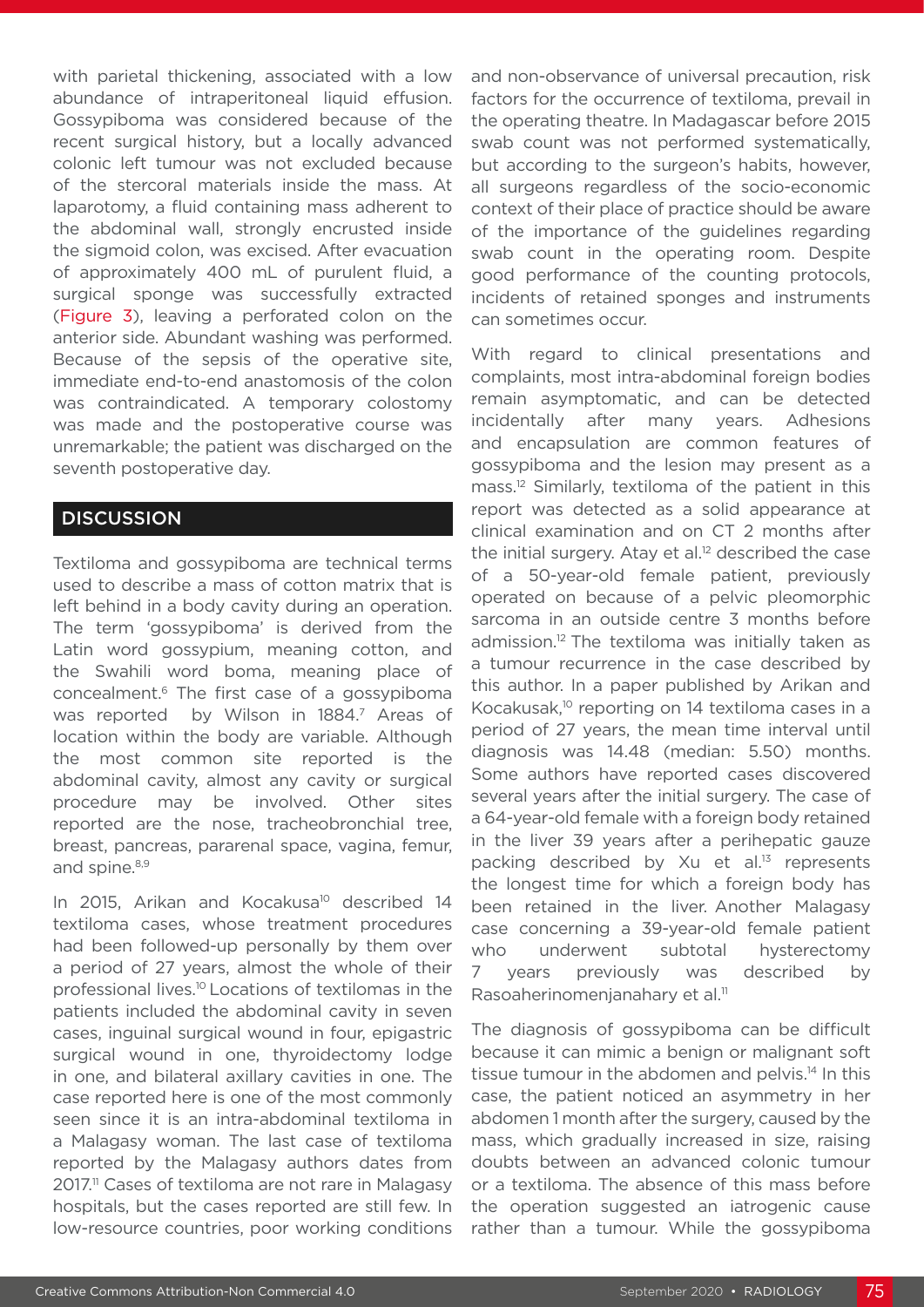remains in the body, extrusion of the gauze can occur externally through a fistulous track or internally into the rectum, vagina, bladder, or intestinal lumen.<sup>15</sup> Either by fistulising to a lumen or through direct migration, it can cause intestinal obstruction, malabsorption, and gastrointestinal haemorrhage.16 In this case, the postoperative foreign body became embedded in the left colic lumen, creating a fistula between the anterior side of the sigmoid colon and the capsule enveloping the textiloma. Fistulisation explains the absence of signs of intestinal obstruction in the present case. This situation, already suspected by the CT, was confirmed intraoperatively when the extraction of the textiloma left a perforation of the underlying sigmoid colon.

Many characteristic radiological findings can be used to diagnose gossypiboma. Radiographs are the most commonly used method to detect retained sponges. $17$  If the sponge contains a radiopaque marker, the diagnosis can be made easily using conventional radiography.17-19 Radiolucent material such as sponges can cause diagnostic problems. For this patient a plain film of the abdomen was performed, but it was not contributive because the retained foreign body was not radiopaque and the diagnosis was uncertain. This diagnostic doubt led to an abdominal ultrasound and a CT scan. Ultrasound is useful in the diagnosis of abdominal retained gauze. Ultrasound features are usually a well delineated mass containing a wavy internal echo with a hypoechoic ring and strong posterior acoustic shadowing.<sup>20</sup> These ultrasound signs were found in the case described here. CT is the technique of choice for detecting gossypibomas and possible complications. Many authors consider a gossypiboma to be specifically indicated by a CT finding of a low-density heterogeneous mass with an external highdensity wall that is further highlighted on contrast-enhanced imaging and that has a spongiform pattern containing air bubbles.<sup>17-19,21</sup> In this case, the CT confirmed the diagnosis by showing a very limited mass with mixed content, very characteristic of a postoperative foreign body.

Yuh-Feng et al.<sup>22</sup> reported the 18F-fluorodeoxyglucose PET with CT (18F-FDG PET/CT) findings of an intra-abdominal gossypiboma in a 42-year-old woman who had undergone caesarean section twice previously. To date, only a few reports of the MRI appearance of gossypiboma in the abdomen and pelvis have been published. In the case reported by Atay et al.<sup>12</sup> about textiloma mimicking tumour recurrence, CT was completed by MRI because of the difficulties with the diagnosis. The patient in this case report could not benefit from these two imaging exams due to their unavailability in the hospital centre; however, CT was sufficient to make the diagnosis of textiloma. This is in agreement with the data already published by several authors on the contribution of CT in the diagnosis of retained foreign bodies.17-19,21

Exploratory laparotomies, emergency, and complex surgeries performed in unstable patients, with unplanned changes in the surgical procedure, needing haemostatic textiles and, often, performed by tired medical teams in improper environments, are the main risk factors for retained foreign bodies during surgery. In the study by Cima et al.,<sup>23</sup> the majority of retained bodies occurred in routine and elective open surgeries. The patient in this case report underwent an emergency surgery for acute abdominal pain due to an ectopic pregnancy and transversal Pfannenstiel incision was performed. The site of the textiloma suggests that it was used to achieve haemostasis and to push back the intra-abdominal viscera in order to facilitate the exposition. Brazilian authors have also experienced the same situation, reporting that during emergency surgeries, sponges are routinely inserted into cavities to expose the operative field. The transverse incision during the previous surgical procedure in the case of this patient, may have contributed to the occurrence of this incident. The surgical sponge had probably been placed deep in the abdomen, far from the surgeon's field of vision, and mixed with blood at the end of the procedure. According to the guidelines from AORN regarding swab count,5 sponges should be counted during all procedures in which the possibility exists that a sponge could be retained in the patient. Sponge counts should be performed before the procedure to establish a baseline, before closure of a cavity within a cavity, before wound closure begins, at skin closure or end of the procedure, and at the time of permanent relief of either the scrub person or the circulating nurse.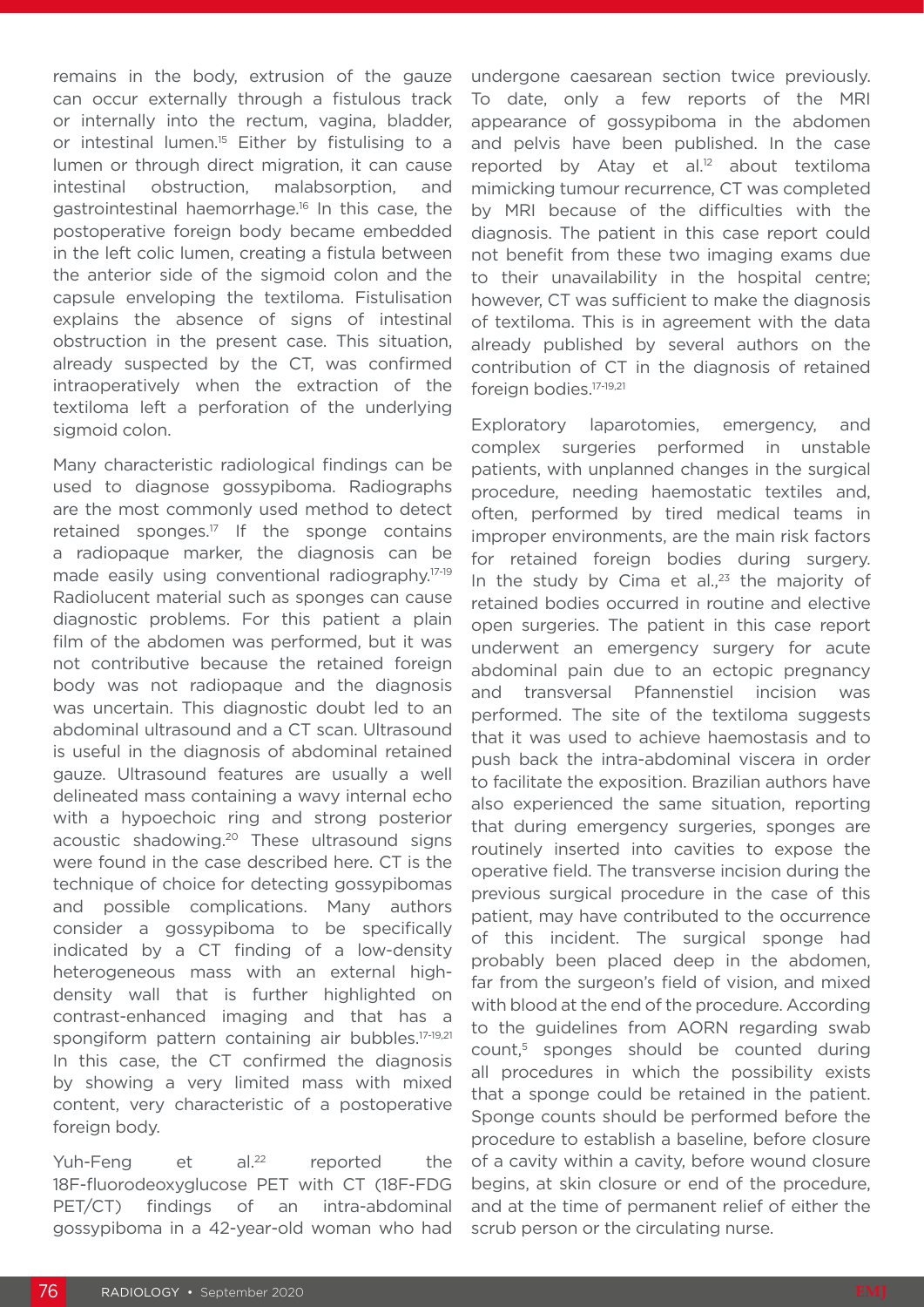Patient safety rules in the operating room have been in effect for decades in high-income countries whereas in low-resource countries, as is the case here, the application of these rules is recent. Most of the surgical centres far from the city have not yet received adequate training on recommended practice for sponge, sharps, and instrument counts. Therefore, some teams still have trouble achieving the required safety standards. However, even in teams already trained, retained foreign bodies can occur despite rigorous precautions. Greenberg et al.<sup>24</sup> reported the frequency and significance of discrepancies in the surgical count; in a prospective study, they evaluated the rate and type of discrepancies encountered. The authors concluded that one in eight surgical cases involves an intraoperative discrepancy in the count. The majority of these discrepancies detected unaccounted-for sponges and instruments, which represents potential retained sponges and instruments.24

One author reported that small aesthetic incisions can contribute to retained foreign bodies during a surgical procedure.<sup>25</sup> In the case described here, the surgeon who performed the first operation opted for a transverse incision for aesthetic purposes. However, procuring aesthetics was a source of exposure problems during the operation. Added to this was the unavailability of radiopaque sponges in these distant surgical centres, as well as the belowstandard working conditions usually experienced in operating theatres in low-resource countries. A gossypiboma should be removed using an appropriate intervention such as open or laparoscopic surgery as well as by endoscopy, in which intraluminal cases are detected, in accordance with different parameters of the textiloma such as its duration in the body, localisation, and the clinical condition it had developed. Rarely, a spontaneous discharge of the foreign body by the rectal route has also been reported.<sup>26</sup> When an intracorporeal mass is observed, surgeons should elaborately investigate the patient's past surgical history by considering the possibility of a textiloma because they are able to mimic any malignant condition.10

Reintervention through open surgery is the best therapeutic choice to remove gossypiboma as soon as the diagnosis is suspected, and this is what the authors of this case did. Indeed, these postoperative foreign bodies are often extracted under septic conditions making an open laparotomy more justified than a laparoscopic approach to the extraction.

Gossypibomas are in fact preventable burdens which create very severe problems for both patients and surgeons, making their prevention far more important than their cure. Careful counting of the gauzes and surgical towels both before and after any major or even minor surgical interventions, re-exploration of the surgical site in cases of any conflict of counting, usage of the routine postoperative plain X-ray imaging to detect any incidental case if gauzes are labelled preoperatively, and usage of gauzes and towels with long tails which stay extracorporeally during the operation are preventive measures to minimise the problem, although humanbased errors cannot be totally abolished.<sup>10</sup> In some institutions, radiofrequency scanning for electronically tagged surgical sponges has been introduced for all operative cases as an addition to standard counting procedures to check for retained sponges.25 However, in a lowresource country, as it is the case here, such costly paraclinical investigations are not yet available and primary prevention remains the rule. In this case, the patient had to accept all costs related to the two operations. Added to this is the cost of travelling to receive treatment in a better-equipped centre in the capital, and the cost of the CT. Subjecting a patient to a second operation because of an iatrogenic, yet avoidable, complication is unacceptable. Such complications should no longer occur in the present day.

#### **CONCLUSION**

Textilomas occur mostly in routine procedures, mainly in laparotomies and at the beginning of the professional career, highlighting, particularly in low-income countries, the need for primary prevention. Given the resource-limited conditions of many African hospitals, it is essential to minimise preventable surgical complications such as textilomas through high-quality training about safety rules during surgery. Challenging medical situations, omission of security protocols, and inadequate work conditions contribute to postoperative retention of foreign bodies. The context of developing countries does not excuse a lack of rigor and meticulousness in respecting safety rules in the operating theatre.